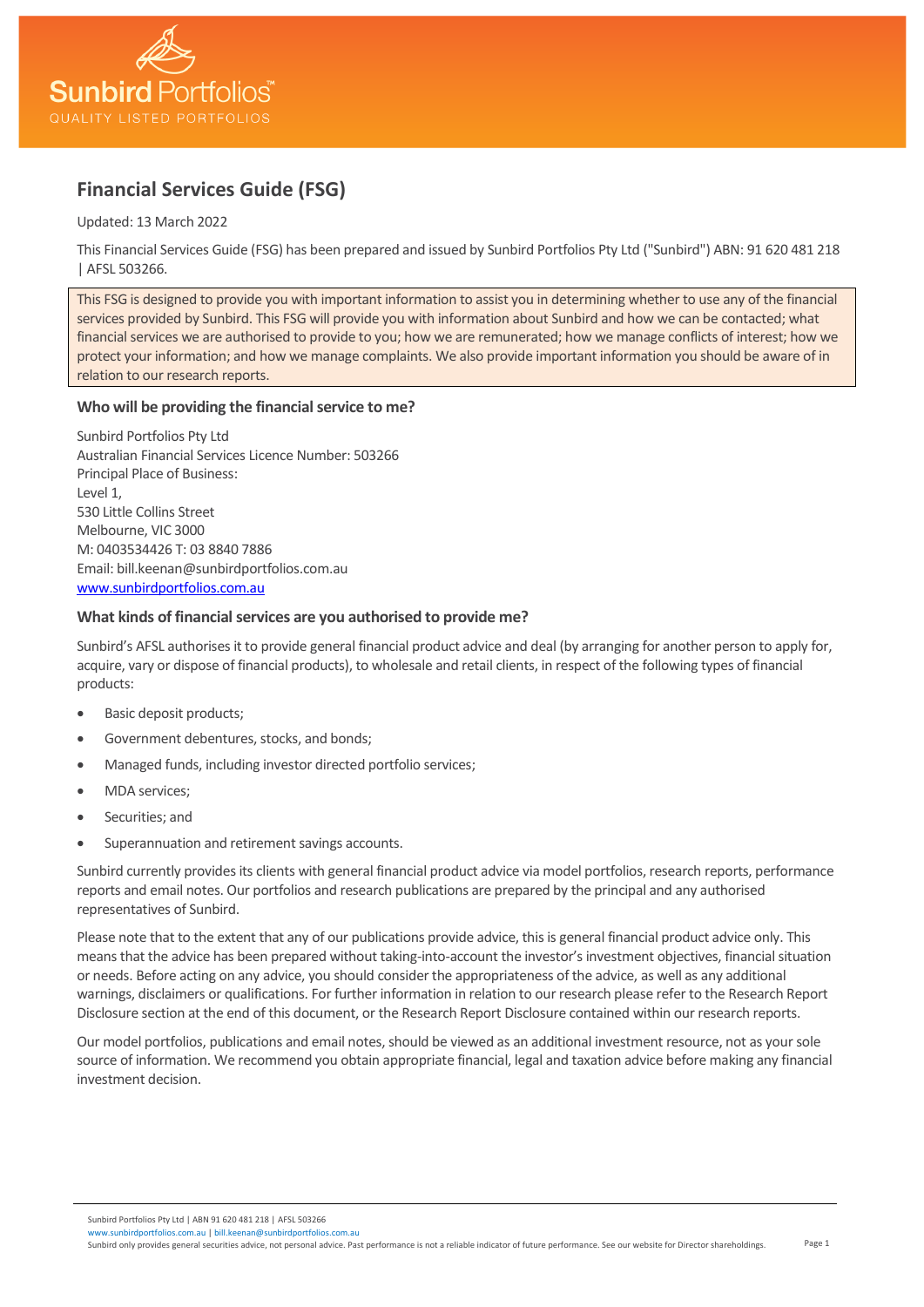

#### In addition:

- you should be aware that past performance does not necessarily indicate a financial product's likely future performance; and
- if applicable, before making any decision to acquire a particular financial product, you should obtain and carefully consider the relevant product disclosure statement.

While we will use all reasonable efforts to obtain information from reliable sources, we do not guarantee the accuracy or completeness of that information. Our financial product research may be withdrawn or changed at any time as other information becomes available to us.

## **How will I pay for the service?**

Sunbird offers model portfolios, security research and investment committee support. Clients pay for these services via a quarterly subscription fee or by an agreed portfolio management fee on a managed account platform.

# **How are Sunbird employees and authorised representatives paid?**

All employees of Sunbird receive a salary and are able to participate in any bonus plan relevant to their role, as offered by Sunbird from time to time at its discretion.

# **Do you receive remuneration, commission, fees or other benefits in relation to providing the financial services to me and how is that commission calculated?**

As mentioned above, we only receive fees from you in relation to the particular services you wish to use.

Sunbird DOES NOT charge or accept payment or commissions from fund managers, listed companies, or any other product issuers in relation to, or that is attributable to, the services that we provide to you, nor for the production of our research generally.

# **How do you manage potential conflicts of interest?**

## **Issuer fees and commissions**

Sunbird does not earn fees or commissions from listed companies or product issuers. Sunbird only earns income from its own clients for providing model portfolios and research.

# **Gifts**

Sunbird does not accept any gifts from listed companies or product issuers.

#### **Research coverage**

Sunbird holds no bias to any particular sector, company or product issuer. Sunbird always researches the entire investment grade universe when constructing portfolios and providing research reports. Sunbird's investment philosophy and process focuses on quality, value and momentum and this is applied to all investments without bias or conflict.

#### **Staff Trading**

No material interests are held by Sunbird or its staff in financial products or securities that are the subject of our research reports. Nonetheless, the principal and staff must maintain a share register of personal and related holdings which are available on the website home page under the document link *Director Holdings*.

In addition, the principal and staff must not transact in a security, that is the subject of a Sunbird research reports, for 3 business days before AND after the publishing date. This is to avoid the perception of 'front-running' a research report if acting in-line with the recommendation (e.g. buying the stock just before the research report is released) or acting in conflict with the research report, if acting against the recommendation (e.g. selling stock immediately after recommending clients buy the stock).

As noted, Sunbird's market influence is likely to be minimal but it is still important that the principal and staff are acting in the interests of clients, at all times.

Sunbird Portfolios Pty Ltd | ABN 91 620 481 218 | AFSL 503266

irdportfolios.com.au | bill.keenan@sunbirdportfolios.com.a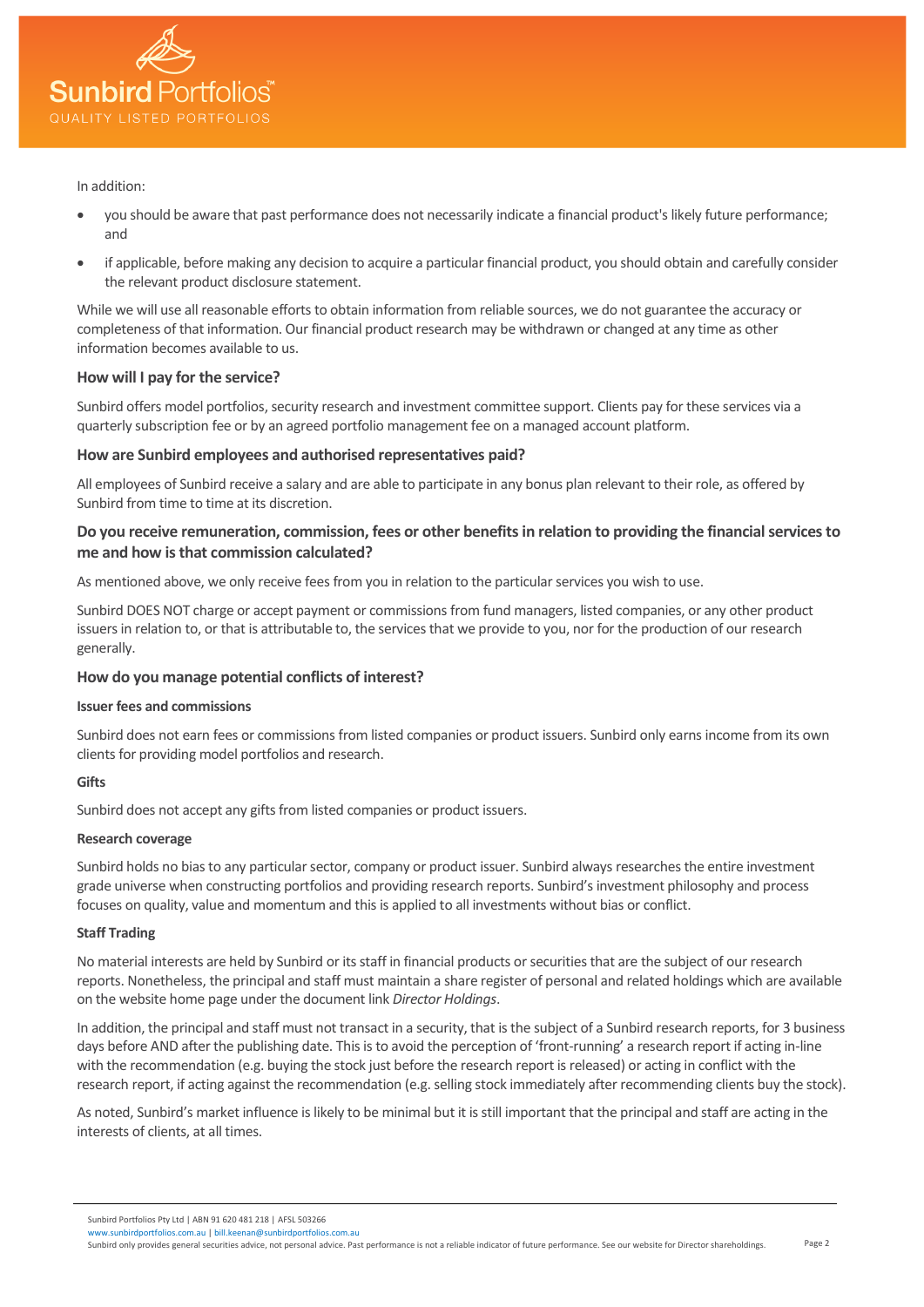

### **Ownership and associations**

Sunbird is 100% owned by the principal and has no associations with listed companies or financial product issuers. Sunbird is proud to offer a non-conflicted service when it comes to providing general securities advice to wholesale and retail clients.

# **What information do you maintain in my file and can I examine my file?**

The privacy of your personal information is important to us. Any personal information we collect such as your name, address, phone, and email details are handled in accordance with our Privacy Policy. Our Privacy Policy outlines how we comply with the requirements of the Privacy Act 1988. A copy of the *Privacy Policy* can be obtained by visitin[g www.Sunbirdportfolios.com.au.](http://www.bluebirdportfolios.com.au/) You can access personal information in accordance with our Privacy Policy.

## **Does Sunbird have professional indemnity insurance?**

Yes. Sunbird holds a professional indemnity insurance policy in accordance with its obligations under section 912B of the *Corporations Act 2000*.

## **Who can I contact if I have a complaint about the provision of the financial services to me?**

If you are not satisfied with our service please contact the Complaints Manager using the contact details on page 1. We will seek to resolve your complaint promptly and fairly.

If your complaint is not resolved to your satisfaction you have the right to contact the Australian Financial Complaints Authority (AFCA). AFCA is an external dispute resolution scheme authorised to deal with complaints in relation to the financial services industry. AFCA's contact details are:

Australian Financial Complaints Authority GPO Box 3 Melbourne VIC 3001 Telephone: 1800 931 678 Email: info@afca.org.au Internet[: www.afca.org.au](http://www.afca.org.au/)

This Publication is a Financial Services Guide for the purposes of section 941A of the *Corporations Act* to the extent that the recipient of the services described in this document is a retail client as defined by the *Corporations Act*; and is issued subject to the laws of the state of Victoria and the Commonwealth of Australia and all matters arising from it or its use shall be subject to the exclusive jurisdiction of the Courts of Victoria.

Page 3 Sunbird only provides general securities advice, not personal advice. Past performance is not a reliable indicator of future performance. See our website for Director shareholdings.